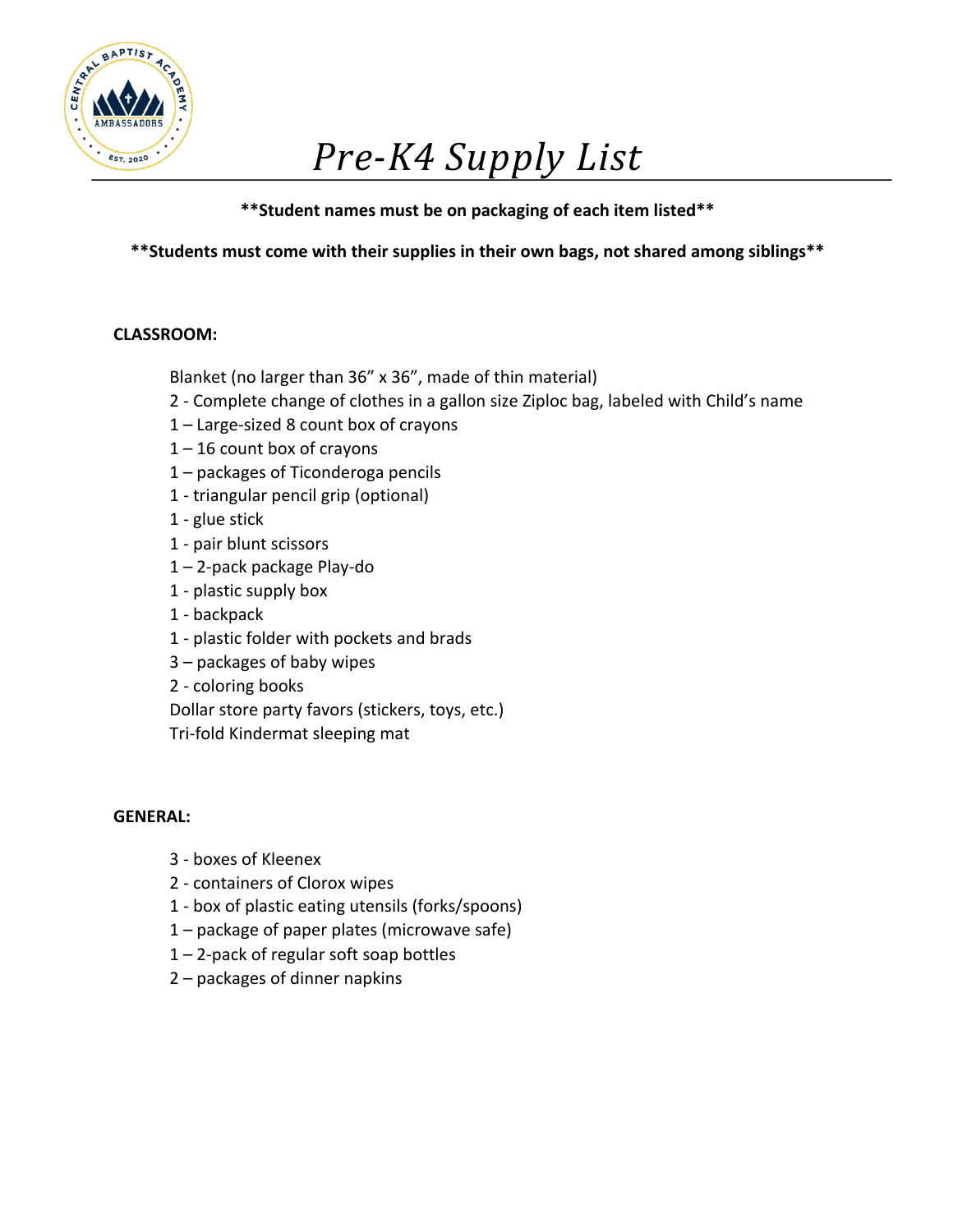

## **\*\*Student names must be on packaging of each item listed\*\***

## **\*\*Students must come with their supplies in their own bags, not shared among siblings\*\***

### **CLASSROOM:**

Blanket (no larger than 36" x 36", made of thin material)

- 2 Complete change of clothes in a gallon size Ziploc bag, labeled with Child's name
- 1 packages of 16 count wooden pencils
- 1 triangular pencil grip (optional)
- 1 glue sticks
- 1 pair blunt scissors
- 1 package Play-do
- 1 plastic supply box
- 1 backpack
- 2 plastic folders with pockets and brads
- 3 packages of baby wipes
- 2 coloring books

Dollar store party favors (stickers, toys, etc.)

Tri-fold Kindermat sleeping mat

- 3 boxes of Kleenex
- 2 containers of Clorox wipes
- 1 box of plastic eating utensils (forks/spoons)
- 1 package of paper plates (microwave safe)
- 2 packages of dinner napkins
- 1 2-pack of regular soft soap bottles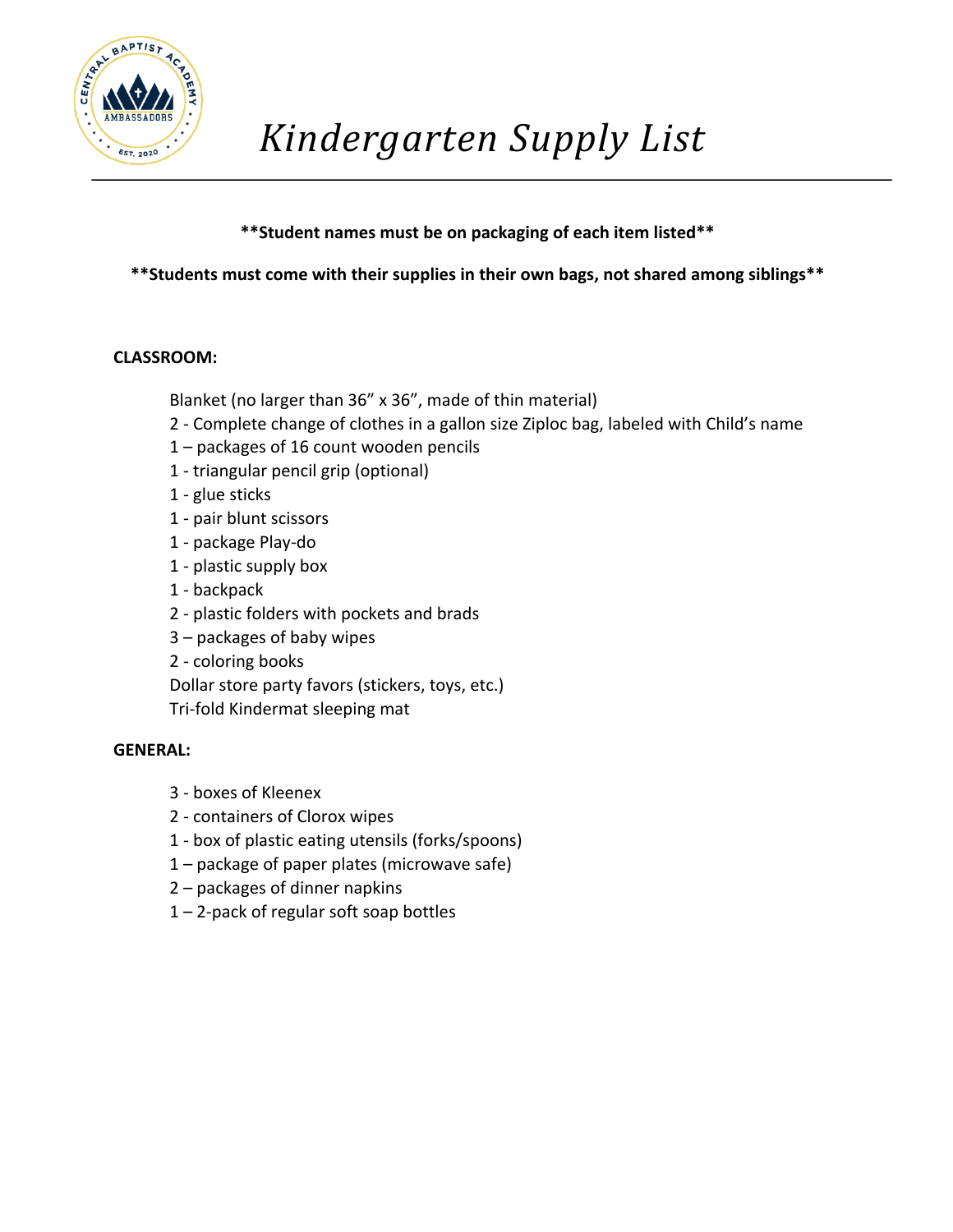

# *1st Grade Supply List*

## **\*\*Student names must be on packaging of each item listed\*\***

**\*\*Students must come with their supplies in their own bags, not shared among siblings\*\***

### **CLASSROOM:**

- 1 KJV Bible
- 2 packages of wooden pencils
- 1 box (24 ct.) of Crayola crayons
- 1 pair of blunt scissors
- 1 pink beveled erasers
- 1 12" ruler with inches and centimeters
- 1 box of colored pencils
- 1 plastic supply box
- 1 backpack
- 3 plastic folders with pockets
- 1 coloring book
- 2 glue sticks
- 1 bottle of liquid glue

Dollar store party favors (stickers, toys, etc.)

- 3 boxes of Kleenex
- 2 containers of Clorox wipes
- 1 box of plastic eating utensils
- 1 package of paper plates
- 2 paper towel rolls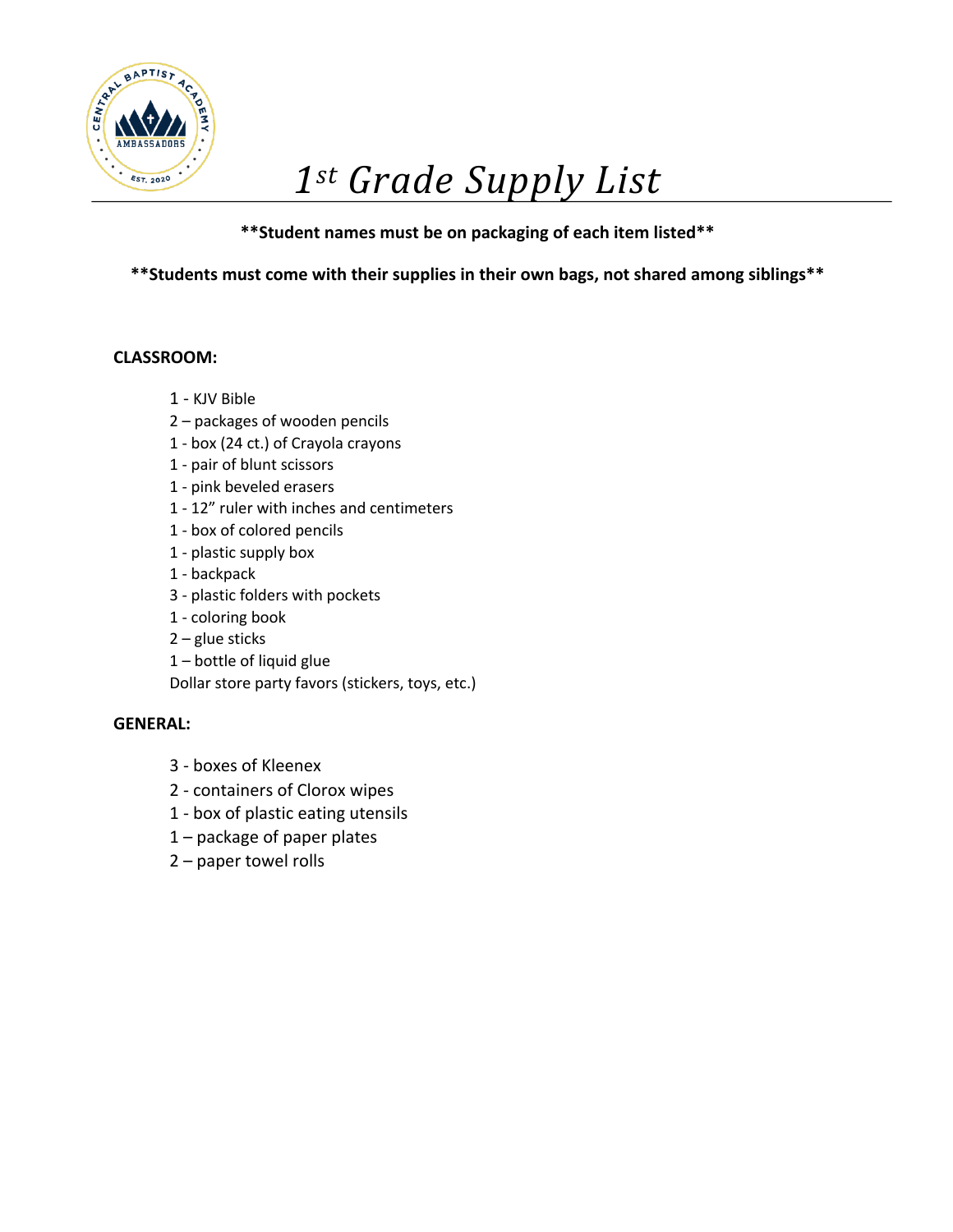

# *2nd Grade Supply List*

## **\*\*Student names must be on packaging of each item listed\*\***

**\*\*Students must come with their supplies in their own bags, not shared among siblings\*\***

### **CLASSROOM:**

- 1 KJV Bible
- 2 packages of wooden pencils
- 1 box (24 ct.) of Crayola crayons
- 1 pair of blunt scissors
- 1 pink beveled erasers
- 1 12" ruler with inches and centimeters
- 1 box of colored pencils
- 1 plastic supply box
- 1 backpack
- 3 plastic folders with pockets
- 1 coloring book
- 2 glue sticks
- 1 bottle of liquid glue

Dollar store party favors (stickers, toys, etc.)

- 3 boxes of Kleenex
- 2 containers of Clorox wipes
- 1 box of plastic eating utensils
- 1 package of paper plates
- 2 paper towel rolls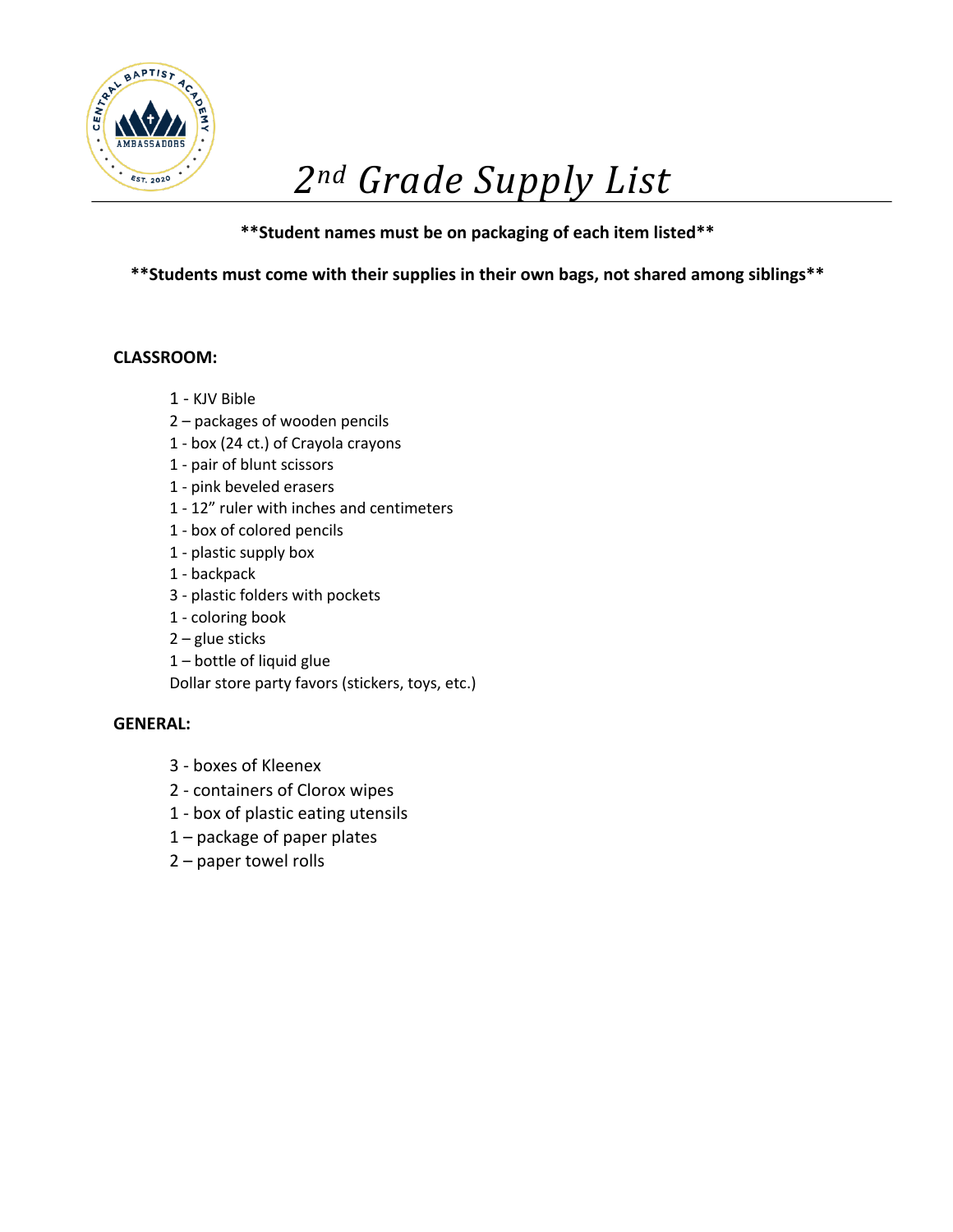

## **\*\*Student names must be on packaging of each item listed\*\***

**\*\*Students must come with their supplies in their own bags, not shared among siblings\*\***

### **CLASSROOM:**

- 1 KJV Bible
- 2 Pack of wooden pencils
- 1 Pair scissors
- 2 Erasers
- 1 Pencil bag
- 1 Backpack
- 2 Green writing pens
- 1 Package of sticky notes
- 1 Package of markers
- 1 Package of colored pencils
- 1 Package of lined notebook paper
- 1 Over-the-chair storage pocket
- 1 12" ruler
- 1 Package of highlighters
- 2 Plastic folders with pockets
- 1 Package of party favors {Edible (low sugar content granola, chips, crackers, trail mix,
- etc.) or toy} to serve as classroom prizes

- 3 boxes of Kleenex
- 2 containers of Clorox wipes
- 1 box of plastic eating utensils (forks/spoons)
- 1 package of paper plates (microwave safe)
- 2 packages of dinner napkins
- 1 large refill bottle of soft soap